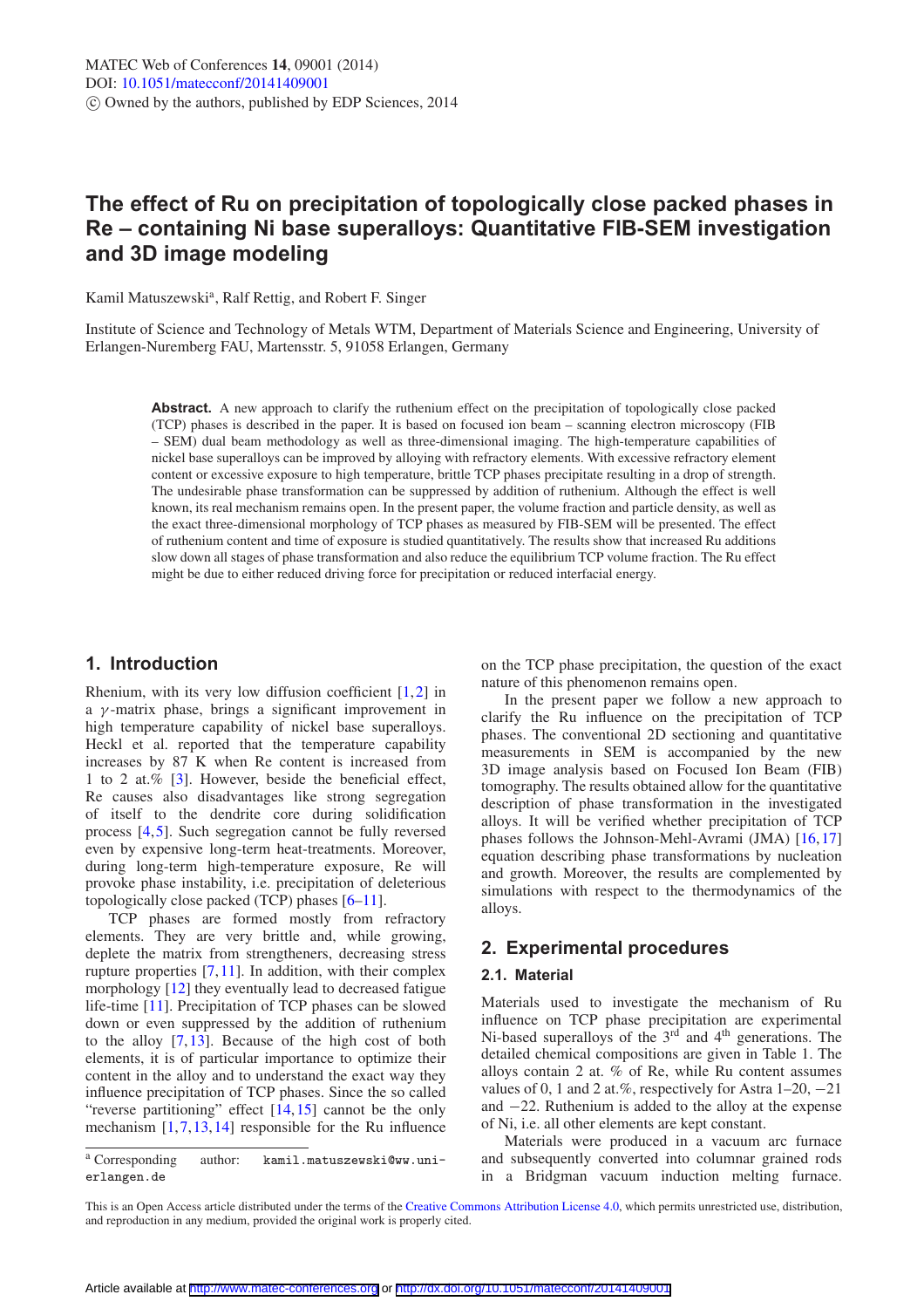|    | <b>Astra 1-20</b> | <b>Astra 1-21</b> | Astra 1-22 |
|----|-------------------|-------------------|------------|
| Al | 13.5              | 13.5              | 13.5       |
| Co | 9.0               | 9.0               | 9.0        |
| Cr | 6.0               | 6.0               | 6.0        |
| Mo | 0.6               | 0.6               | 0.6        |
| Re | 2.0               | 2.0               | 2.0        |
| Ru | 0.0               | 1.0               | 2.0        |
| Ta | 2.2               | 2.2               | 2.2        |
| W  | 2.0               | 2.0               | 2.0        |
| Ni | bal.              | bal.              | bal.       |

**Table 1.** Chemical composition of investigated alloys (at.%).

**Table 2.** Heat-treatment process parameters.

<span id="page-1-0"></span>

| Step          | Heating | Temperature   Holding Cooling |      |        |
|---------------|---------|-------------------------------|------|--------|
|               | rate    | $\lceil$ <sup>o</sup> C]      | time |        |
|               | [K/min] |                               | [h]  |        |
| Solutioning   |         | 1340                          | 16   | In air |
| 1st annealing |         | 1140                          |      | In air |
| 2nd annealing |         | 870                           | 24   | In air |

More specifically, clusters of three cylindrical rods were cast, 180 mm in length and 12 mm in diameter. A withdrawal rate of 9 mm/min resulted in a directionally solidified (DS) structure with a primary dendrite arm (PDA) spacing of 180  $\mu$ m.

The heat-treatment applied after casting consisted of three steps: homogenisation at  $1340\degree$ C for 16 h to decrease the segregation of refractory elements and two aging steps to precipitate the  $\gamma'$  phase and stabilize its morphology. The detailed information about heat-treatment process is given in Table [2.](#page-1-0) Each step of heat-treatment was conducted under Ar atmosphere. Samples were cooled down in static air.

Heat-treated samples were cut into pieces of 10 mm in height and 12 mm in diameter to be able to apply different subsequent annealing conditions. The annealing process was conducted under Ar atmosphere. This work is focused on the results obtained at  $10\overline{50}$  °C and times from 5 to 2000 h. The intervals were adjusted during heat-treatment to be able to fully describe precipitation characteristics which resulted in the following times: 5, 10, 15, 25, 50, 100, 500, 1000, 1500, 2000 h.

The annealed samples were prepared for microscopic observation via metallographic techniques, i.e. gradual grinding and polishing.

# **2.2. Microscopic observation**

The micrographs were obtained on a Helios NanoLab 600i Focused Ion Beam – Scanning Electron Microscope (FIB-SEM) instrument. Two dimensional cross-sections were collected with the use of concentric backscattered electron detector (CBS) with an in-lens mode what resulted in ultrahigh resolution images. Samples were observed on (001) planes of  $\gamma/\gamma'$  phases.

The real three-dimensional (3D) morphology of TCP phases was obtained by the automated sectioning of the material. The Ga ion gun with a beam current of 0.79 nA allowed for obtaining the single slice thickness of 20 nm. 400 slices with the width and height of 10  $\mu$ m resulted in a total scanned volume of 800  $\mu$ m<sup>3</sup> within a reasonable time of ion thinning.

# **2.3. Image processing and quantitative analysis**

The reconstruction of the volume and calculations were made with the use of FEI's Visualization Sciences Group AvizoFire software. The volume of interest was reconstructed by adding slice to slice. When necessary the aligning algorithm was applied to bring all of the slices to the same position and correct the drifting problem. Image processing algorithms, like thresholding, were applied to extract TCP phases only from the  $\gamma/\gamma'$ TCP microstructure. Extracted phases were then analysed to obtain the real three-dimensional information about the precipitation progress, i.e. morphology and volume fraction. Application of the processing algorithms resulted in a decrease of the analyzed volume.

Area- and volume- fraction for 2D and 3D measurements, respectively, were calculated by dividing the number of pixels/voxels corresponding to TCP phases by the total number of scanned pixels/voxels. For 2D microanalysis, measurements were done on 15 to 20 micrographs for each sample. 3D measurements were done in the full prepared volume, i.e.  $\sim$ 400  $\mu$ m<sup>3</sup>.

# **2.4. Thermodynamic calculations**

Thermodynamic properties were calculated using the CALPHAD (Calculation of Phase Diagrams) method with commercially available software ThermoCalc 3.1 with the thermodynamic database TTNi8.

The compositional data used for thermodynamic calculation were collected with the use of the Electron Probe Microanalysis (EPMA, JXA-8100, JEOL). The mapping measurements were done with the step size of  $2.5 \mu$ m and dwell time of 200 ms, covering the analyzed area of  $0.4 \text{ mm}^2$ . A  $20 \text{ kV}$  acceleration voltage was applied.

# **3. Results**

# **3.1. Microstructure in 2D**

### *3.1.1. Early stages and equilibrium stages of TCP phase precipitation*

The microstructures of the investigated nickel base superalloys are presented in Figs. [1](#page-2-0) and [2.](#page-2-1) Micrographs are taken on (100) planes transverse to the solidification direction.

In Fig. [1](#page-2-0) Ru content increases from the top to the bottom and time increases from the left to the right. Ru influence on the early stages of precipitation, i.e. 5 hrs at  $1050\degree$ C is shown in Figs. [1a](#page-2-0), c, e. It is apparent that 5 hrs of annealing is long enough for the precipitation of TCP phases to start. After 5 hrs of annealing the dominating phases are cuboidal  $\gamma'$ -particles embedded in  $\gamma$  matrix. TCP phases occur as very thin (∼30 nm) needles aligned to  $\gamma$  particle cuboidal faces by the angle of 45°. There are also somewhat thicker needles, but 2D observation, even in ultra high resolution mode, is not sufficient to distinguish if these belong to the same type of TCP phases. In fact the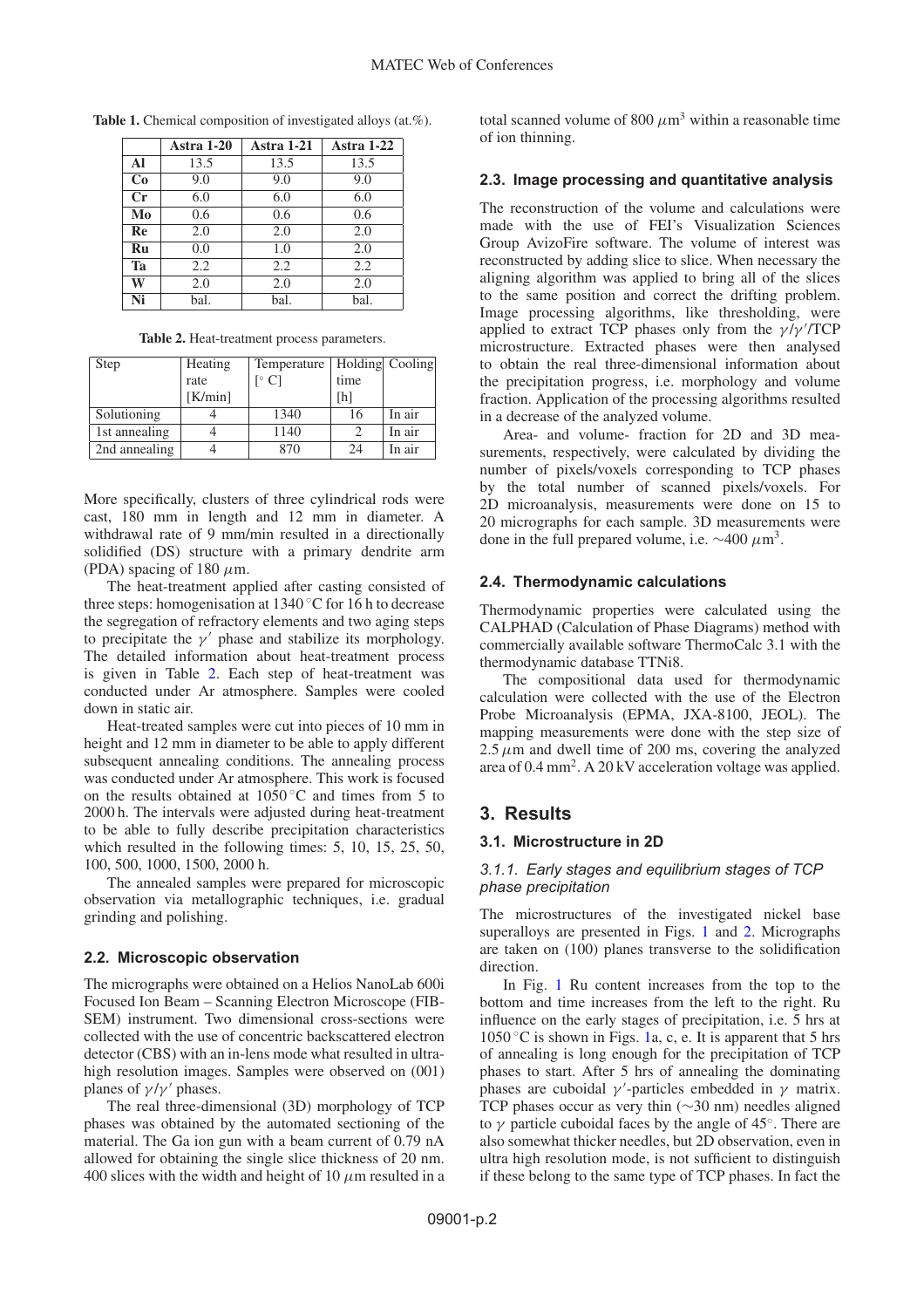<span id="page-2-0"></span>

**Figure 1.** The microstructure of the investigated alloys (Astra 1-20, Astra 1-21, Astra 1-22) observed on (100) planes. The content of Ru changes from the top to the bottom: a,b) no Ru, c,d) 1 at.% Ru, e,f) 2 at.% Ru. The annealing was conducted at 1050 ◦C for a,c,e) 5 hrs and b,d,f) 500 hrs. TCP phases are visible as white particles due to the high refractory element composition.  $\gamma'$ -phase is imaged in dark- and  $\gamma$ -phase in light-grey colour.

thin needles are supposed to be particles of planar sigma phase which precipitate on  $\{111\}$  planes  $[6, 8, 12]$  $[6, 8, 12]$  $[6, 8, 12]$  $[6, 8, 12]$  $[6, 8, 12]$ .

After 500 hrs of annealing the alloy achieves equilibrium as is born out by the fact that further annealing till 2000 hrs does not produce any changes. The microstructure in equilibrium is drastically different from the initial one. Generally it is observed that in equilibrium stage there is almost none of the initial  $\gamma/\gamma'$ cuboidal microstructure. TCP phases exhibit more 'bulky' morphology and the new matrix is  $\gamma'$ -phase. It exhibits an irregular morphology forming continuous envelopes around TCP particles. The  $\gamma$ -phase is observed in the shape of irregular islands (coloured light-grey in Fig. [6b](#page-4-0), d, f). The influence of Ru on the equilibrium stage is shown in Figs. [1b](#page-2-0), d and f. The addition of ruthenium does not seem to affect the morphology of TCP phases, but it seems that the area fraction is reduced when Ru is present. For the alloys containing 1 or 2 at.% of Ru, very small regions with the initial cuboidal  $\gamma/\gamma'$  microstructure and plate-like TCP phases can still be observed.

# *3.1.2. Intermediate stages of TCP phase precipitation: precipitation sequence*

Microstructure in Fig. [2](#page-2-1) represents the alloy without Ru (Astra 1-20) after 50 hrs of annealing at  $1050^{\circ}$ C. The initial  $\gamma/\gamma'$  microstructure can be observed with some TCP phases precipitated. The main form of TCP phases is a plate-like shape, which appears as needle on crosssections. More bulky shaped particles are also present within the microstructure. It seems that the bulky phases grow at the expense of plate-like sigma phase, i.e. in

<span id="page-2-1"></span>

**Figure 2.** The microstructure of the alloy Astra 1-20 (no Ru) after 50 hrs of annealing at  $1050^{\circ}$ C. The plates of sigma phase start to give way for growth of secondary phases. The critical points of new phases growth seem to be the nodes, where two existing phases cross.

<span id="page-2-2"></span>

**Figure 3.** 3D microstructure of the alloy Astra 1-20 after 5 hrs of annealing at  $1050\,^{\circ}$ C. The complex morphology of TCP plates is apparent. One can distinguish at least two types of precipitates: dominating are plates but some needle- or lath-like particles are also observed.

the sense of a precipitation sequence. This is well in accordance with postulates of Darolia [\[6\]](#page-5-5) that sigma is the first phase to form from the initial microstructure and that sigma is metastable. With the time of annealing it dissolves giving way to another secondary TCP phase. This assumption is confirmed by the numerical simulations of Rettig [\[18\]](#page-5-15).

### **3.2. Microstructure in 3D**

The three-dimensional morphology of TCP phases is presented in Figs. [3](#page-2-2) and [4](#page-3-0) for the initial and equilibrium stage, respectively. The microstructures belong to the alloy Astra 1-20 without addition of Ru.

In the initial stage, it is observed that most of the thin needles visible on 2D cross-sections are in fact plates, most likely being the tetragonal sigma phase. They precipitate on {111} planes and have quite complex morphology. In addition there are some TCP precipitates exhibiting needle-like or lath-like shapes rather than platelike. However, the dominating phase is clearly the platelike one. The complex morphology of plate-like sigma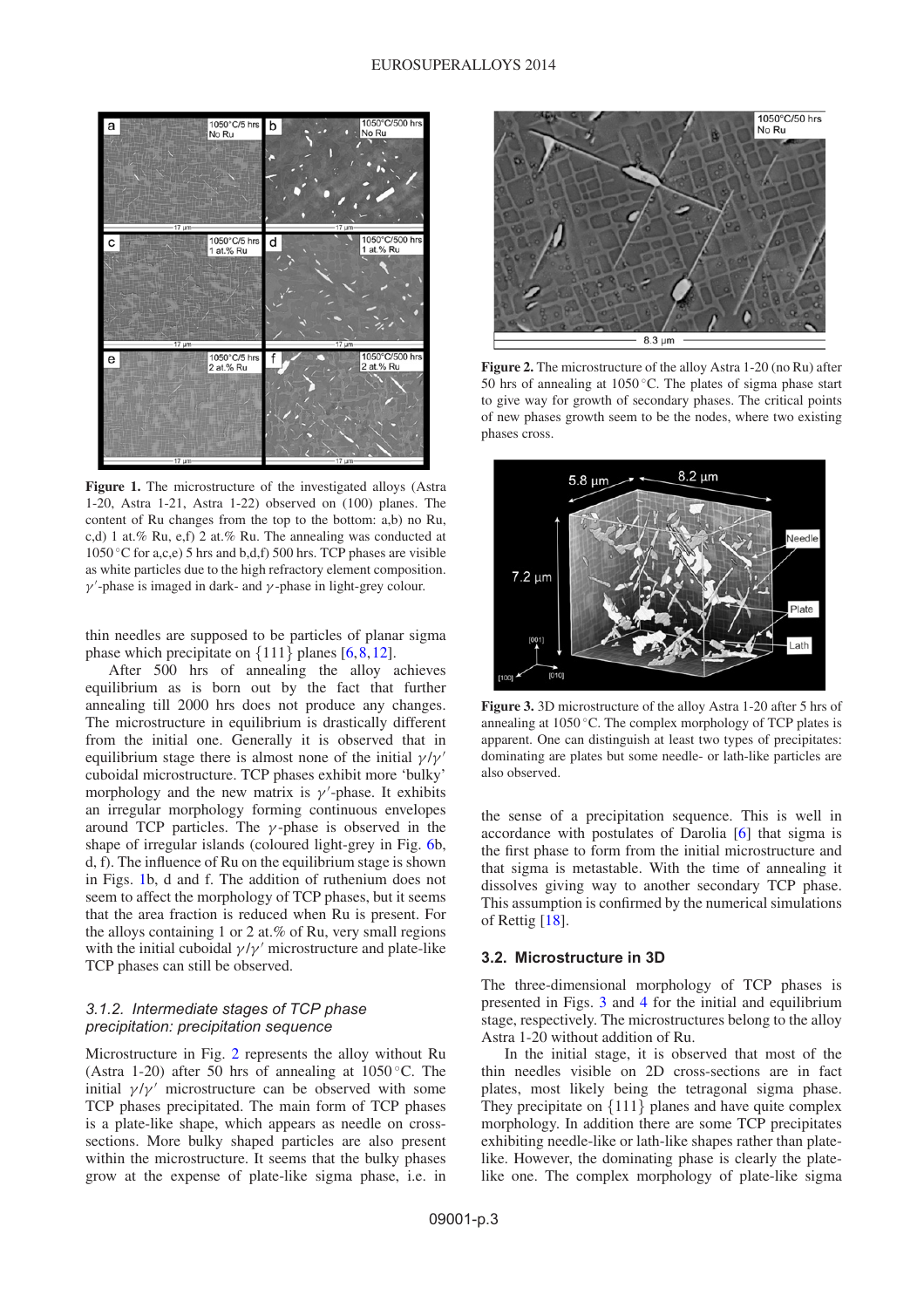<span id="page-3-0"></span>

**Figure 4.** 3D microstructure of the alloy Astra 1-20 after 500 hrs of annealing at 1050 ◦C. TCP phases exhibit complex morphology, mostly lath-like, but some needle-like particles are also observed. Plates of  $\sigma$ -phase are not observed in equilibrium stage of this alloy.

<span id="page-3-1"></span>

**Figure 5.** Area fraction of the TCP phase as a function of time for the alloys with different content of Ru. Symbols represent the data obtained experimentally in 2D observation. The curves are obtained via JMA fitting. The straight lines (tangents) determine graphically the initial rapid growth rate and incubation time.

phase is the result of its growth mechanism and interaction with other particles as described in [\[12](#page-5-8)].

The 3D morphology of equilibrium stage is presented in Fig. [4.](#page-3-0) The main difference, in comparison to the initial stage, is the absence of cuboidal  $\gamma/\gamma'$  microstructure and plate-like TCP particles. TCP phases occur mostly in shape of laths. Their length ranges from just a few to tens of micrometers. Many of investigated particles are cut by the faces of the box of observation, i.e. the dimensions are larger than on first appearance. Needle-like particles are also observed in this stadium, but their content is low.

#### **3.3. Quantitative phase transformation analysis – Johnson-Mehl-Avrami (JMA) equation**

### *3.3.1. Area and volume fraction of TCP phases*

The quantitative description of TCP phase precipitation at  $1050\degree$ C is given in Fig. [5.](#page-3-1) The results presented show the influence of Ru and time. Experimental data is plotted as symbols and fitted non-linear with a JMA function [\[17\]](#page-5-13).

$$
y(t) = 1 - \exp(-k \cdot t^n). \tag{1}
$$

<span id="page-3-2"></span>**Table 3.** Parameters *k* and *n* derived from JMA equation.

| Material     |       | n    |
|--------------|-------|------|
| Astra $1-20$ | 0.064 | 0.88 |
| Astra $1-21$ | 0.028 | 1.05 |
| Astra 1-22   | 0.022 | 1.19 |

The parameters *k* and *n* depend on the nucleation and growth processes [\[17\]](#page-5-13). Their values were experimentally obtained by the double logarithm operation on JMA equation. For this procedure, it was assumed that equilibrium content of TCP phases refer to 100% of transformation.

$$
\ln[\ln(1/1 - y(t))] = n \cdot \ln t + \ln k. \tag{2}
$$

The obtained values are given in Table [3.](#page-3-2)

The detailed analysis of the precipitation process is given in the following subsections.

It is obvious from Fig. [5](#page-3-1) that precipitation of TCP phases can be described by the JMA equation. This means that the precipitation proceeds in three stages. In the first stage, called incubation, nucleation occurs and speed of transformation is low. The second stage is characterized by steep concentration gradients and rapid growth of precipitates. In the third stage diffusion fields begin to overlap, growth slows down and the equilibrium content of precipitates is reached eventually.

The Ru influence on the TCP phase precipitation is also evident from Fig. [5.](#page-3-1) For all times investigated, the area fraction of TCP phases decreases with increasing content of Ru. The equilibrium area fraction falls from around 8.0% for no Ru to 6.5% for the addition of 1 at.% Ru and 4.3% for 2 at.% of Ru.

#### *3.3.2. Growth rate*

Another quantity which characterizes the precipitation process is the growth rate. As indicated by the initial rapid growth rate (tangents in Fig. [5\)](#page-3-1) the highest rate is observed when no Ru is present in the alloy. With the addition of Ru the growth rate decreases.

#### *3.3.3. Incubation time*

The first stage of nucleation and slow transformation, i.e. incubation stage is also influenced by Ru. Incubation time is graphically indicated by the point where the tangent of the rapid growth slope intersects the time axis. Analysing the graph in Fig. [5](#page-3-1) it is evident that the shortest incubation time is achieved for the alloy without Ru. When Ru is added the incubation time increases. Although the effect is not so evident between the alloys containing 1 and 2 at.% of Ru, one should mention that the in-house investigations at different temperatures (to be published separately) seem to indicate the increase in incubation time with the addition of Ru.

### *3.3.4. Nuclei density*

Nuclei density is the next very important factor indicating Ru influence on the precipitation of TCP phases. It is given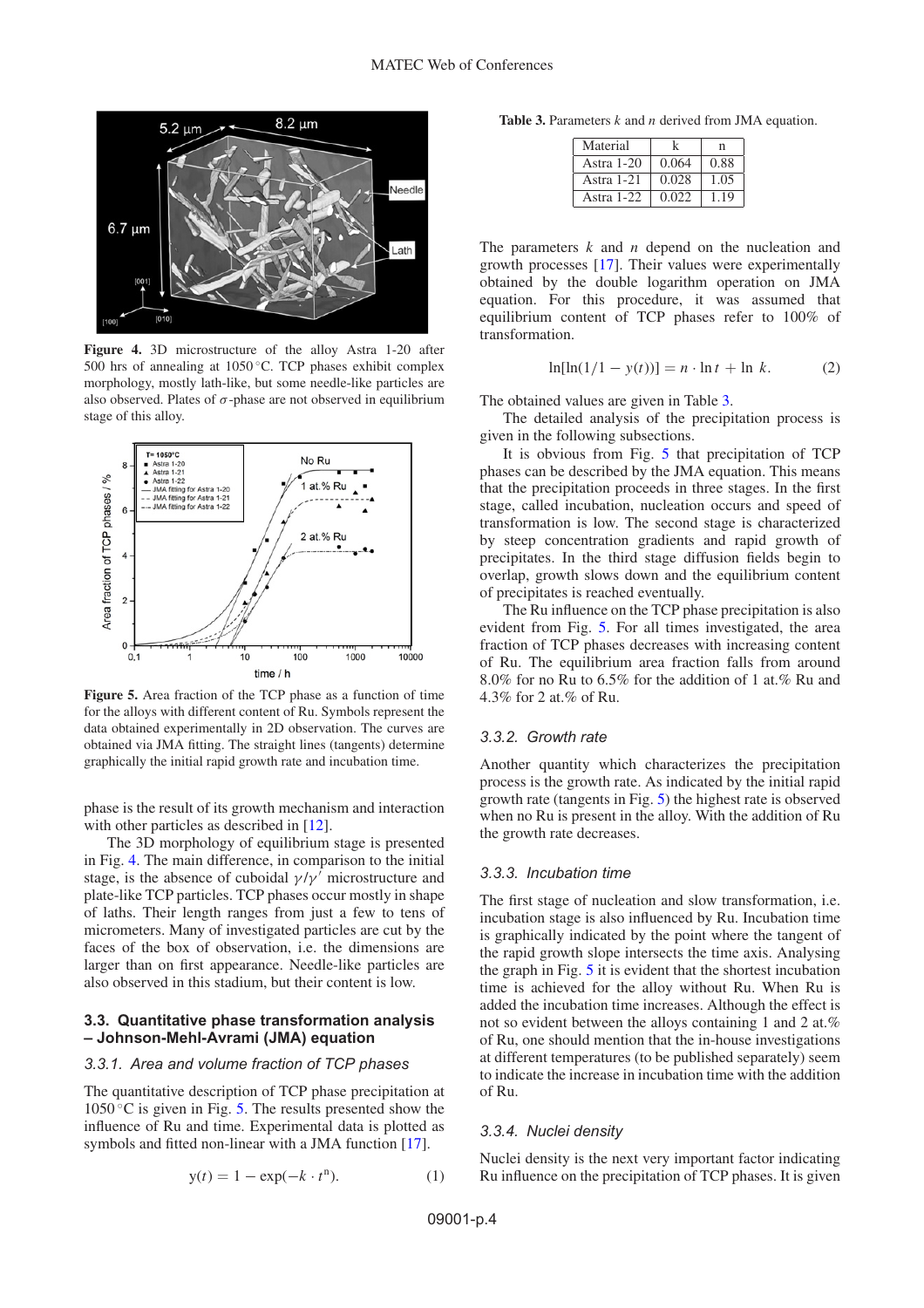<span id="page-4-0"></span>

**Figure 6.** The particle density of TCP phases after 5 hrs at  $1050$  °C as a function of Ru content. A strong decrease in the particle density is observed when Ru is added to the material.

<span id="page-4-1"></span>

**Figure 7.** The driving force for precipitation of sigma phase plotted as a function of temperature for alloys with different Ru contents. The calculations were conducted with the use of ThermoCalc 3.1 and TTNi8 database.

by the particle density (number of particles per area) in the early stage of precipitation (5 hrs at  $1050^{\circ}$ C) and presented in the form of a bar graph in Fig. [6.](#page-4-0) The length of analyzed particles was in the range from 0.1 to 3.5  $\mu$ m.

Quantitative measurements plotted in Fig. [6](#page-4-0) show that there is a strong influence of Ru on the particle density. The highest particle density is measured for the alloy without Ru. It decreases significantly, with the factor of 1.8 and 3.6, with the addition of 1 and 2 at.% of Ru, respectively.

#### **3.4. Thermodynamic calculations**

The driving force for precipitation of sigma phase in investigated alloys is presented in Fig. [7.](#page-4-1) Regarding to the calculations it is evident that the driving force decreases with the temperature increase.

An effect of Ru on the driving force is not evident. The values are on the same level and always within the range of error. Regarding to the calculation it seems that Ru does not have any or very little effect on the driving force of the  $\sigma$  phase precipitation. A similar behaviour is observed when the calculations are conducted for the other TCP phases like P or  $\mu$ .

# **4. Discussion**

### **4.1. Overall phase transformation**

After standard heat-treatment the microstructure consists of cuboidal precipitates of  $\gamma'$ -phase embedded within  $\gamma$ matrix phase. After a certain time, nuclei of TCP phases are formed, which grow in the shape of very thin planar sheets. Such planar morphology (Figs. [1a](#page-2-0), c, e, 2, 3) is supposed to be triggered by low-energy coherent or semicoherent interfaces. During prolonged heating the first TCP phase (most likely sigma) is replaced by another secondary TCP phase (Fig. [2\)](#page-2-1). This precipitation sequence may be caused by various effects. For instance, while growing, TCP phases consume refractory elements, thus leading to depletion of the  $\gamma$  matrix and changes of the lattice constant. This could make the low energy interface less favourable. Alternatively, after longer heating times, slowly diffusing elements that are necessary for the secondary TCP phase have time to accumulate.

Eventually the change of composition leads to  $\gamma$ dissolution and  $\gamma'$  to become the matrix phase. Finally it leads to achieving equilibrium where the TCP phases are embedded in the new  $\gamma'$  matrix phase and the residues of  $\gamma$ exhibit very irregular shape (Fig. [1b](#page-2-0), d, e, 4). The complete phase transformation can be written as:

$$
\gamma_{\text{matrix}} + \gamma_{\text{precipitates}}' \rightarrow \gamma_{\text{matrix}}' + \text{TCP} + \gamma_{\text{residual}}.
$$

Analysing the microstructures, there is no qualitative change of the phase transformation when Ru is added to the alloy. Ru affects the kinetics of transformation as described in the following subsection.

#### **4.2. TCPs growth kinetic and thermodynamic**

Our data shows that addition of Ru to the alloy has the following effects:

- 1. reduced nuclei density;
- 2. prolonged incubation time;
- 3. decreased rate of precipitation;
- 4. decreased overall content of TCP phases at any time.

Nucleation rate and growth rate of precipitates are the two factors controlling the phenomena above.

Nucleation rate is controlled by diffusion rate and activation energy for nucleation, the latter being a function of driving force and interfacial energy. Growth rate, in turn, is controlled by diffusion rate and driving force.

As reported by Hobbs in [\[2\]](#page-5-1), the diffusion rate of rhenium is not affected by ruthenium. Thus this factor is considered as the one of lesser significance when it comes to either nucleation or growth stage of precipitation.

The driving force for sigma phase precipitation (and other TCP phases as well) is not influenced by ruthenium, if we believe in the thermodynamic calculations in Fig. [7](#page-4-1) and the accuracy of the underlying database. According to simulations, the factor mostly influenced by ruthenium is supposed to be the interface energy between TCP phase and matrix, see Rettig [\[15,](#page-5-11)[18](#page-5-15)]. However, the study on the equilibrium content of TCP phases shows that there is relatively strong divergence between experiments and the Calphad calculations.